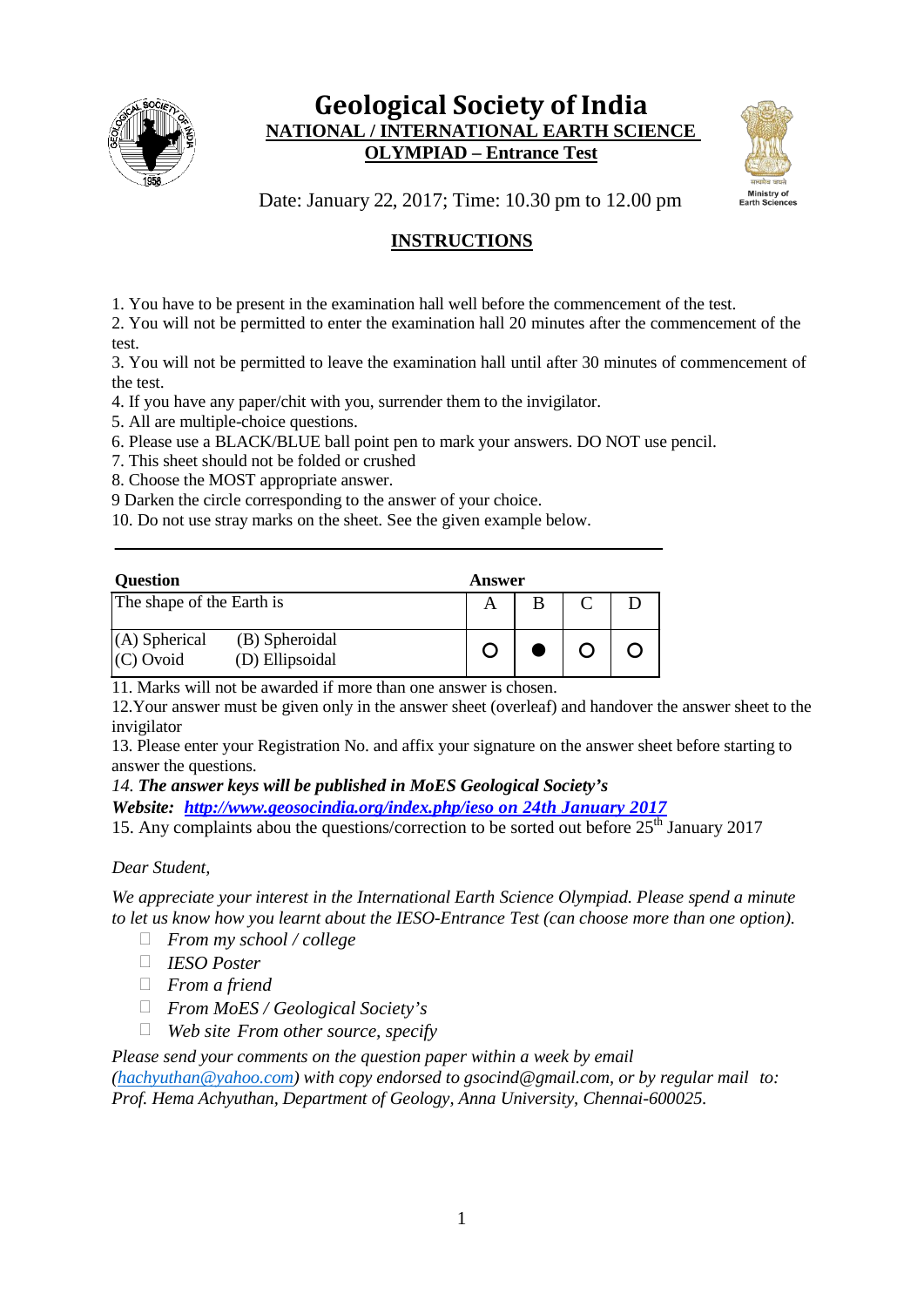

## **INTERNATIONAL EARTH SCIENCE OLYMPIAD – Entrance Test**

Date: 22 January, 2017, Sunday, Time: 10.30 am to 12.00 noon

Name of the Student: Reg. No.\_\_\_\_\_\_\_\_\_\_\_



School Name & address: \_\_\_\_\_\_\_\_\_\_\_\_\_\_\_\_\_\_\_\_\_\_\_\_\_\_\_\_\_\_\_\_\_\_\_\_\_\_\_\_\_\_

Contact No: \_\_\_\_\_\_\_\_\_\_\_\_\_\_\_\_\_\_\_\_\_\_\_\_\_\_\_\_\_\_\_\_\_\_\_\_\_\_\_\_\_\_\_\_\_\_\_\_\_\_

Name of the Test Centre: \_\_\_\_\_\_\_\_\_\_\_\_\_\_\_\_\_\_\_\_\_\_\_\_\_\_\_\_\_\_\_\_\_\_\_\_\_\_\_\_\_\_\_\_\_

Students Signature Invigilator's name and Signature

| Q.No.          | A | B | $\mathbf C$ | D       | Q.No.           | A | B | $\mathbf C$ | D | Q.No. | $\mathbf A$ | B | $\mathbf C$ | D        | Q.No. | $\mathbf A$ | B | $\mathbf C$ | D |
|----------------|---|---|-------------|---------|-----------------|---|---|-------------|---|-------|-------------|---|-------------|----------|-------|-------------|---|-------------|---|
| 1              | O | O | O           | O       | 26              | Ó | O | O           | O | 51    | O           | O | O           | O        | 76    | O           | O | O           | O |
| $\overline{2}$ | O | O | O           | O       | 27              | O | O | O           | O | 52    | O           | O | O           | O        | 77    | O           | O | O           | O |
| 3              | O | O | $\circ$     | O       | 28              | O | O | O           | O | 53    | O           | O | O           | O        | 78    | O           | O | O           | O |
| $\overline{4}$ | O | O | O           | $\circ$ | 29              | O | O | O           | O | 54    | O           | O | O           | O        | 79    | O           | O | O           | O |
| 5              | O | O | O           | O       | 30              | O | O | O           | O | 55    | O           | O | O           | O        | 80    | O           | O | O           | O |
| 6              | O | O | O           | O       | 31              | O | O | O           | O | 56    | O           | O | O           | <u>ဝ</u> | 81    | O           | O | O           | O |
| 7              | O | О | O           | О       | 32              | O | O | O           | O | 57    | O           | O | O           | O        | 82    | O           | O | O           | O |
| 8              | O | O | O           | O       | 33              | O | O | O           | O | 58    | O           | O | O           | O        | 83    | O           | O | O           | O |
| 9              | O | O | $\circ$     | O       | 34              | O | O | O           | O | 59    | O           | O | O           | O        | 84    | O           | O | O           | O |
| 10             | O | O | $\circ$     | O       | 35              | O | O | O           | O | 60    | O           | O | O           | O        | 85    | O           | O | O           | O |
| 11             | O | O | O           | O       | $\overline{3}6$ | O | O | O           | O | 61    | O           | O | O           | O        | 86    | O           | O | O           | O |
| 12             | O | O | O           | O       | 37              | O | O | O           | O | 62    | O           | O | O           | O        | 87    | O           | O | O           | O |
| 13             | O | O | O           | O       | 38              | O | O | O           | O | 63    | O           | O | O           | O        | 88    | O           | O | O           | O |
| 14             | O | O | O           | O       | 39              | O | O | O           | O | 64    | O           | O | O           | O        | 89    | O           | O | O           | O |
| 15             | O | O | $\circ$     | O       | 40              | O | O | O           | O | 65    | O           | O | O           | O        | 90    | O           | O | O           | O |
| 16             | O | О | $\circ$     | О       | 41              | O | O | O           | O | 66    | O           | O | O           | O        | 91    | O           | O | O           | O |
| 17             | O | O | O           | O       | 42              | O | O | O           | O | 67    | O           | O | O           | O        | 92    | O           | O | O           | O |
| 18             | O | O | O           | O       | 43              | Ó | O | O           | O | 68    | O           | O | O           | O        | 93    | O           | O | O           | O |
| 19             | O | O | O           | O       | 44              | O | O | O           | O | 69    | O           | O | O           | O        | 94    | O           | O | O           | O |
| 20             | O | O | O           | O       | 45              | O | O | O           | O | 70    | O           | O | O           | O        | 95    | O           | O | O           | O |
| 21             | O | O | O           | O       | 46              | O | O | O           | O | 71    | O           | O | O           | O        | 96    | O           | O | O           | O |
| 22             | O | O | $\circ$     | O       | 47              | O | O | O           | O | 72    | O           | O | O           | O        | 97    | O           | O | O           | O |
| 23             | O | O | O           | O       | 48              | O | O | O           | O | 73    | O           | O | O           | O        | 98    | O           | O | O           | O |
| 24             | O | O | O           | O       | 49              | O | O | O           | O | 74    | O           | O | O           | O        | 99    | O           | O | O           | O |
| 25             | O | O | O           | O       | 50              | O | O | O           | O | 75    | O           | O | O           | O        | 100   | O           | O | O           | O |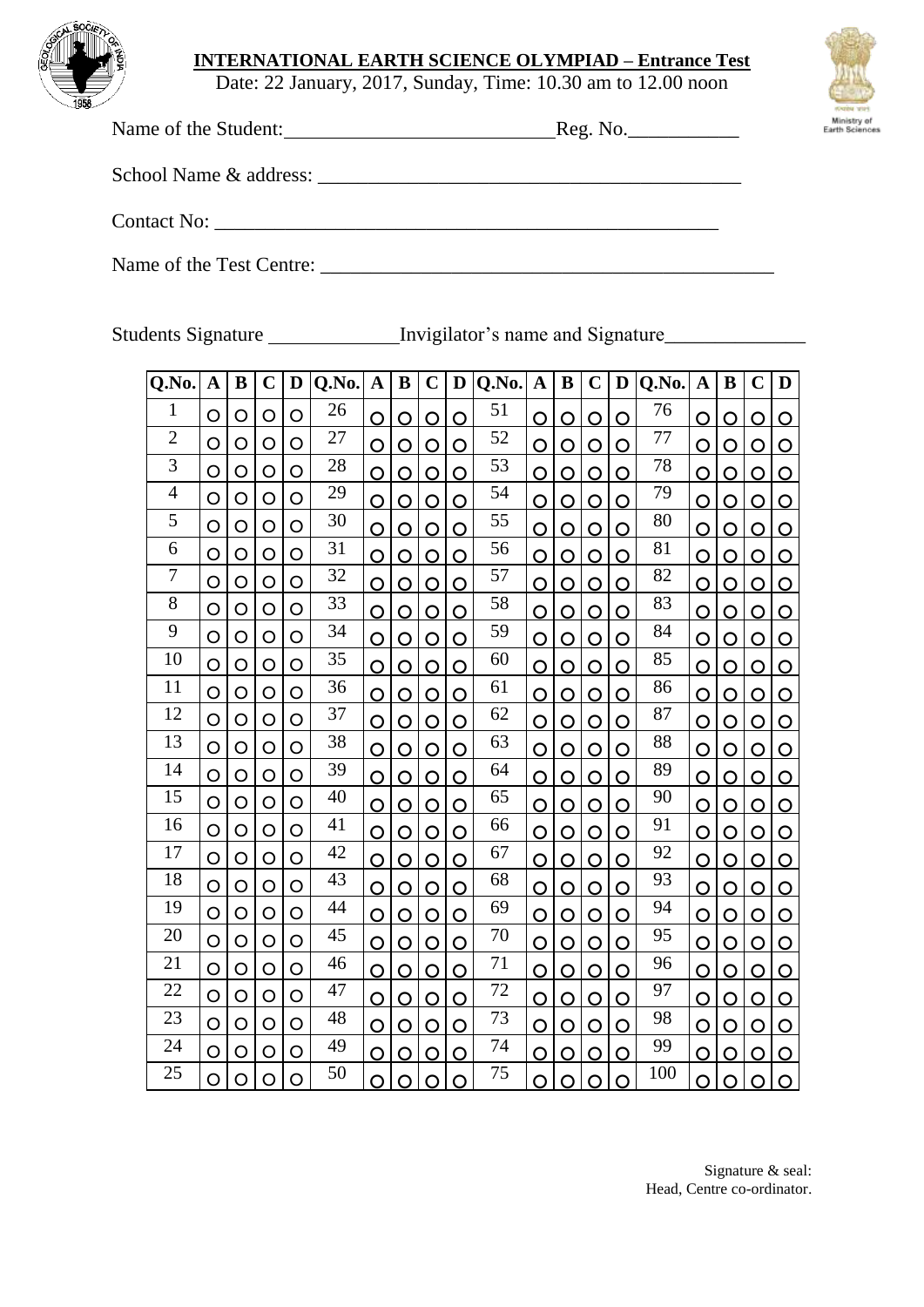





- 1. Rift basin is formed by which of the following crustal processes
	- a. Compression
	- b. Extension
	- c. Both a & b
	- d. Thrust
- 2. Slicken sides are a type of
	- a. Foliation
	- b. Bedding
	- c. Lineation
	- d. Fault plane.
- 3. Repetition of beds on a geological map may be due to
	- a. Folding
	- b. Erosion
	- c. Unconformity
	- d. (a and b) both
- 4. Which of the following is associated with fluvial system
	- a. Mud crack
	- b. Ripple marks
	- c. Sand dunes
	- d. Hammada
- 5. Which show highest strain level value among all the Himalayan thrusts
	- a. Main Boundary Thrust
	- b. Main Central Thrust
	- c. Main Frontal Thrust
	- d. Panjal Thrust
- 6. Primary foliation forms
	- a. During crystallisation of magma
	- b. After crystallisation of a magma
	- c. During folding<br>d. During jointing
	- During jointing
- 7. If you are flying a plane and you look down at the landscape, you are seeing a ……… view of the earth
	- a. Map
	- b. Cross-sectional
	- c. Lateral
	- d. Horizontal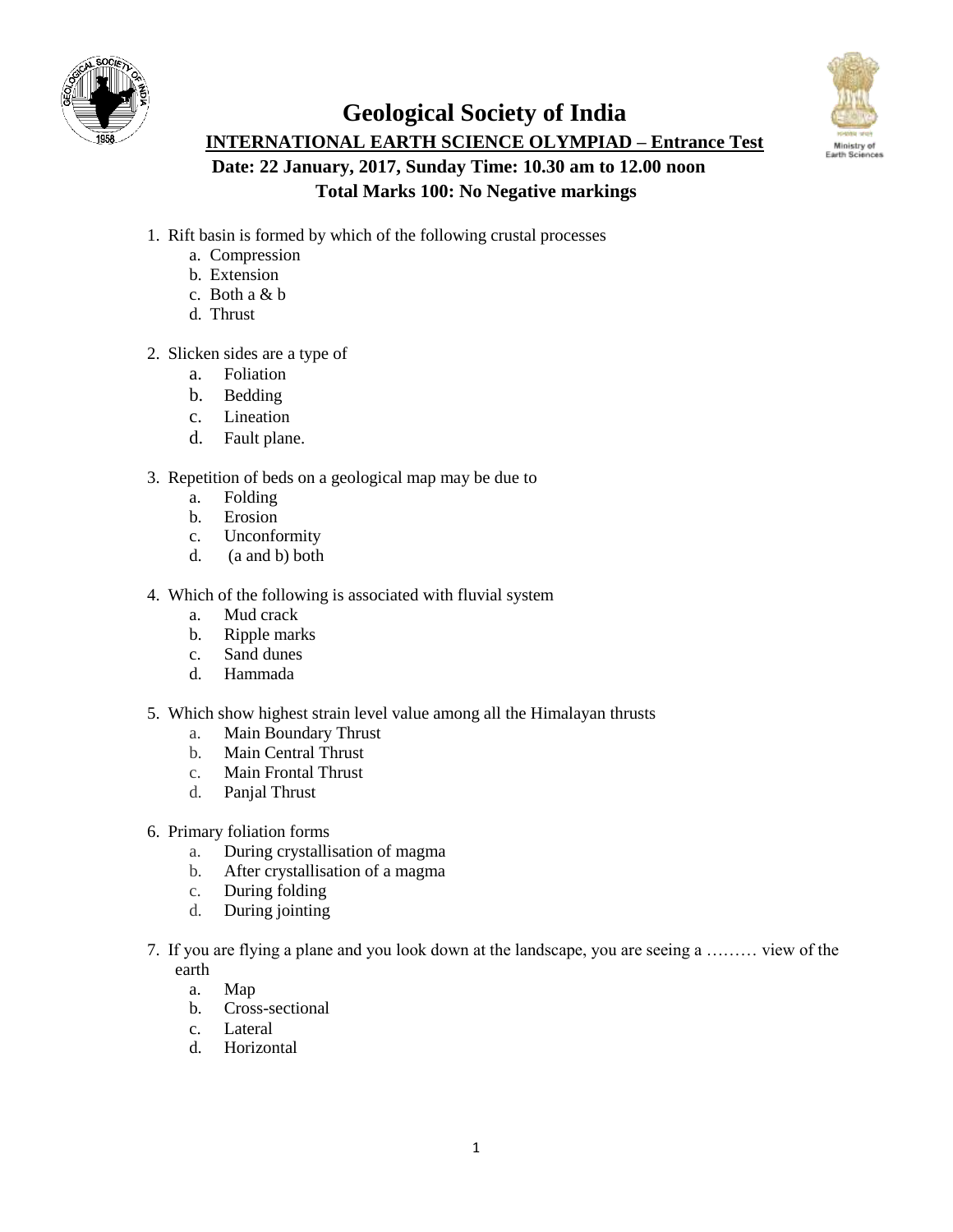- 8. Which of the following tectonic forces tend to push the objects in such a way so that they slide past one another
	- a. Tensional
	- b. Compressive
	- c. Shearing
	- d. Extension
- 9. At convergent plate boundaries one would expect to find
	- a. Folds
	- b. Faults
	- c. Folds and faults
	- d. Neither folds nor faults
- 10. Upfolds or arches of layered rocks are called
	- a. Antiforms
	- b. Faults
	- c. Synforms
	- d. Unconformities
- 11. Chemical weathering of rocks will produce
	- a. Granite
	- b. Limestone
	- c. Bauxite<br>d. Sandston
	- Sandstone
- 12. Most appropriate example of Geomagnetic reversal is imprinted on the
	- a. Rift basins
	- b. Orogenic belts
	- c. MORs
	- d. Trenches
- 13. In case of a structural basin, dips are
	- a. Centripetal
	- b. Centrifugal
	- c. Vertical
	- d. Horizontal
- 14. The ability of a rock to transmit water is known as
	- a. Infiltration
	- b. Percolation
	- c. Porosity
	- d. Permeability
- 15. Cooling joints are …………….. in cross-section
	- a. Hexagonal
	- b. Circular
	- c. Rectangular
	- d. Pentagonal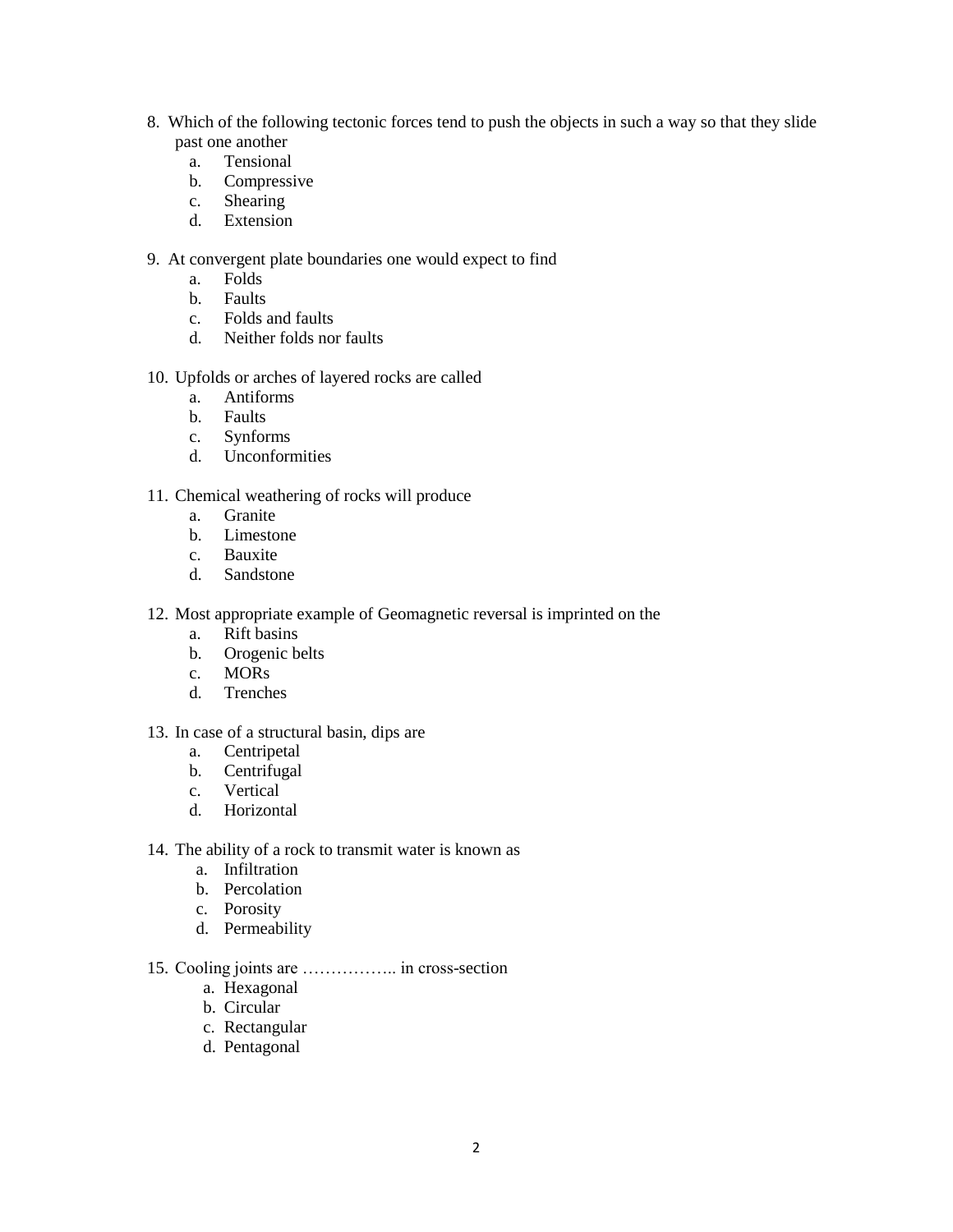- 16. Which of the following process is not associated with diagenesis
	- a. Albitization
	- b. Burial
	- c. Cementation
	- d. Recrystallization
- 17. Isoclinal folds have an interlimb angle of
	- a.  $80 90^{\circ}$
	- b.  $50-60^{\circ}$
	- c.  $0-10^0$
	- d.  $0-40^0$
- 18. Continental drift theory was given by
	- a. Harry Hess
	- b. A. Wagner
	- c. Vine and Mathews
	- d.W. Condie
- 19. Meandering of rivers takes place in the
	- a. Young stage
	- b. Mature stage
	- c. Old stage
	- d. Both (a and b)
- 20. The planet Mercury is nearest to the sun, its revolution period is.
	- a. 66 days
	- b. 77 days
	- c. 88 days
	- d. 99 days
- 21. Arrange the following in increasing order of grain size
	- a. Sand b. Boulder c. Pebble d. Silt
		- a. a,c,d,b
		- b. b,c,a,d
		- c. d,a,c,b
		- d. d,a,b,c
- 22. Which of the following sedimentary structure can be used as Plaeocurrent direction indicator
	- a. Rainprints
	- b. Mud cracks
	- c. Flute marks
	- d. Symmetric ripples
- 23. A right side up sedimentary sequence will have
	- a. Coarse grains at the top
	- b. Mixed grain size throughout the sequence
	- c. Finest at the top
	- d. Fossils at the top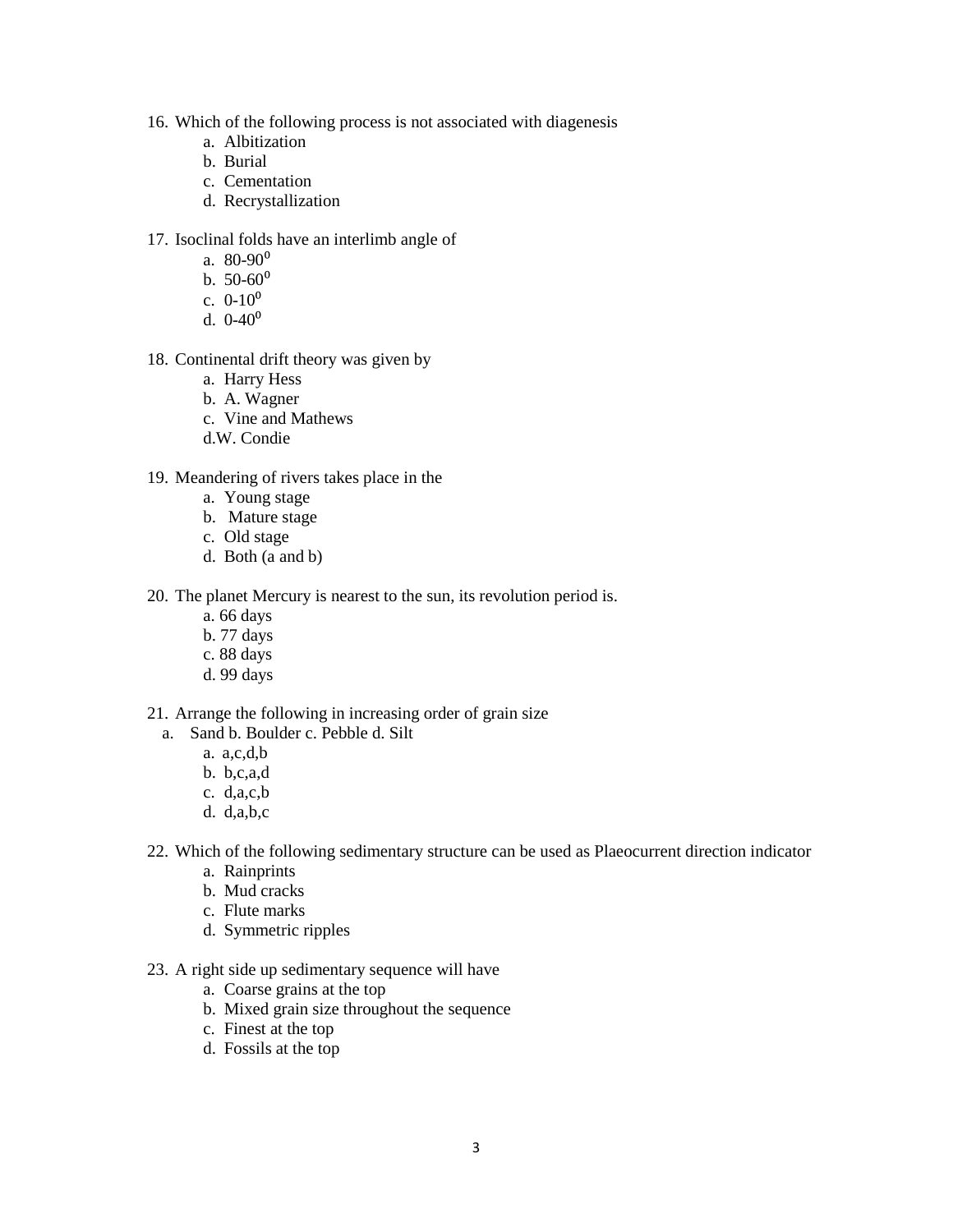- 24. Symmetric folds with straight limbs and sharp hinges are called
	- a. Kink folds
	- b. Chevron folds
	- c. Ptygmatic folds
	- d. Recumbent folds
- 25. Lithospheric plates are composed of
	- a. Crust
	- b. Mantle
	- c. Crust and Mantle both
	- d. Crust mantle and core
- 26. During evaporation, ocean
	- a. gets fresher
	- b. gets saltier
	- c. salt concentration does not change
	- d. salt concentration doubles
- 27. Deep ocean circulation is driven by:
	- a. Winds
	- b. temperature and salinity
	- c. Coriolis force
	- d. Gravitational force
- 28. Density of mean ocean water
	- a. is maximum at 8°C
	- b. is maximum at 4°C
	- c. is minimum at  $4^{\circ}$ C.
	- d. does not show an anomalous behavior
- 29. Which of the following colors penetrate deepest in the open ocean
	- a. Red
	- b. Green
	- c. Blue
	- d. Yellow
- 30. Oxygen concentration at the intermediate ocean (between 200-500 m) is lower in the Pacific than that in the Atlantic, because
	- a. Pacific water is older than Atlantic
	- b. Pacific water is newer than Atlantic
	- c. Pacific is productive than Atlantic
	- d. Deep water of the Pacific is warm
- 31. Which of the followings is not a stable isotope:
	- a.  ${}^{12}C$
	- $h^{-13}C$
	- c.  ${}^{14}C$
	- d.  $^{15}N$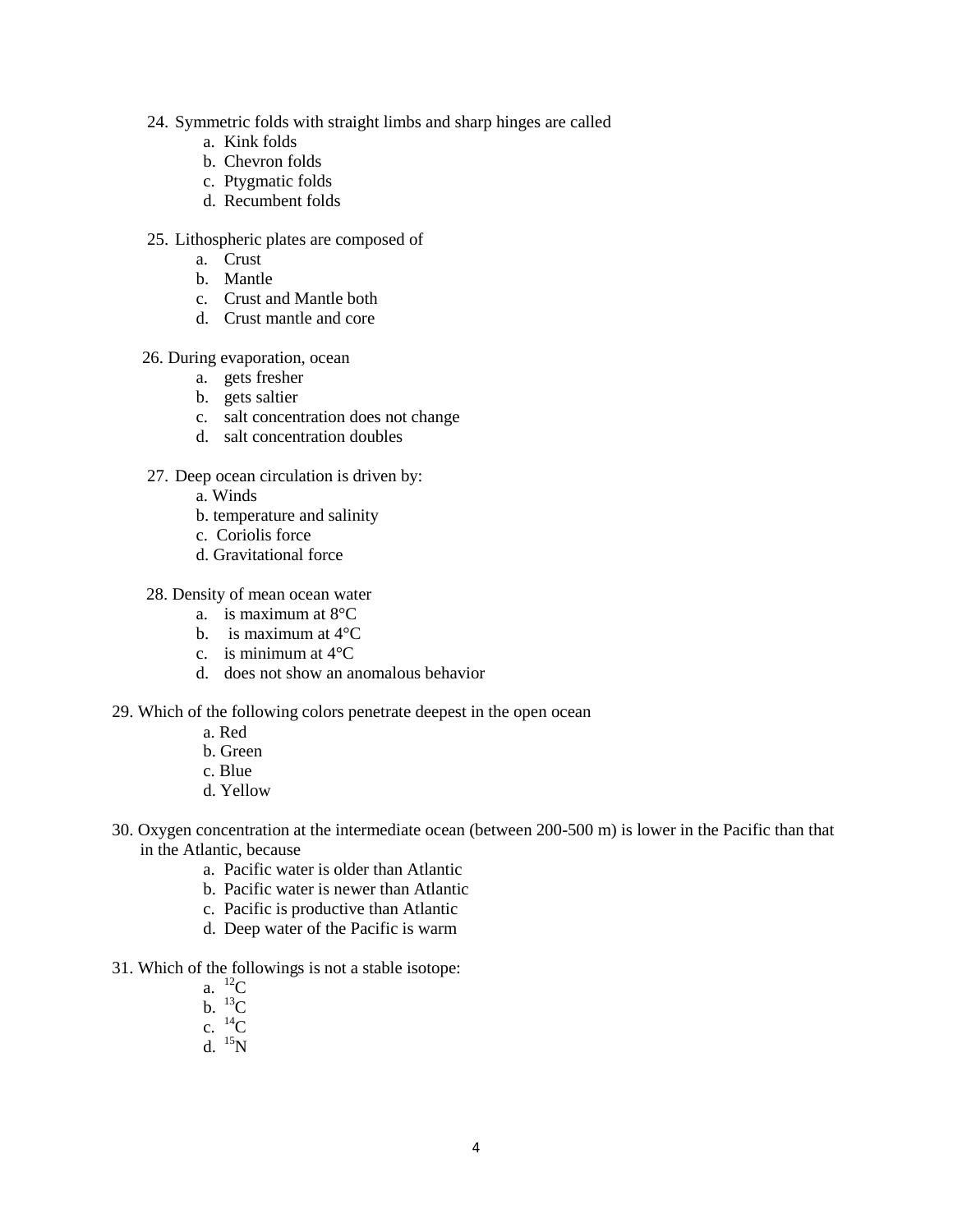32. Smaller phytoplankton has advantage over bigger phytoplankton in oligotrophic (less nutrient) waters, because:

- a. Surface area of smaller phytoplankton is less than the bigger phytoplankton
- b. volume of smaller phytoplankton is less than the bigger phytoplankton phytoplankton
- c. surface area: volume ratio of smaller phytoplankton is less than the bigger phytoplankton
- d. surface area: volume ratio of smaller phytoplankton is more than the bigger phytoplankton

33. Pressure at 750 m ocean depth is

- a. 750 bar
- b. 750 mbar
- c. 76 bar
- d. 75 bar

#### 34. Oceanic Mixed Layer Depth (MLD) increases when

- a. rainfall occurs
- b. sea surface temperature increase
- c. wind speed over the ocean increases
- d. primary production increases

35. Approximately how much fraction of the surface organic matter production reaches to the sea floor:

- a. 50%
- b. 25%
- c. 10%
- d. 1%
- 36. Pycnocline refers to
	- a. vertical salinity gradient
	- b. vertical temperature gradient
	- c. vertical density gradient
	- d. vertical nutrient gradient
- 37. Coriolis force
	- a. is applied on the objects only at the poles
	- b. zero at the equator
	- c. decreases with increasing speed
	- d. zero at the poles
- 38. Geostrophic flow conditions occur when
	- a. Coriolis force is zero
	- b. Pressure gradient force is zero
	- c. Pressure gradient force is balanced by Coriolis force
	- d. Pressure gradient force and Coriolis force are in imbalance
- 39. The major atmospheric constituents that are homogeneously distributed in the lower atmosphere are
	- a.  $N_2$ ,  $O_2$ ,  $N_2O$ b.  $N_2$ ,  $O_2$ ,  $H_2$ c.  $N_2$ ,  $O_2$ ,  $CO_2$ d.  $N_2$ ,  $O_2$ , Ar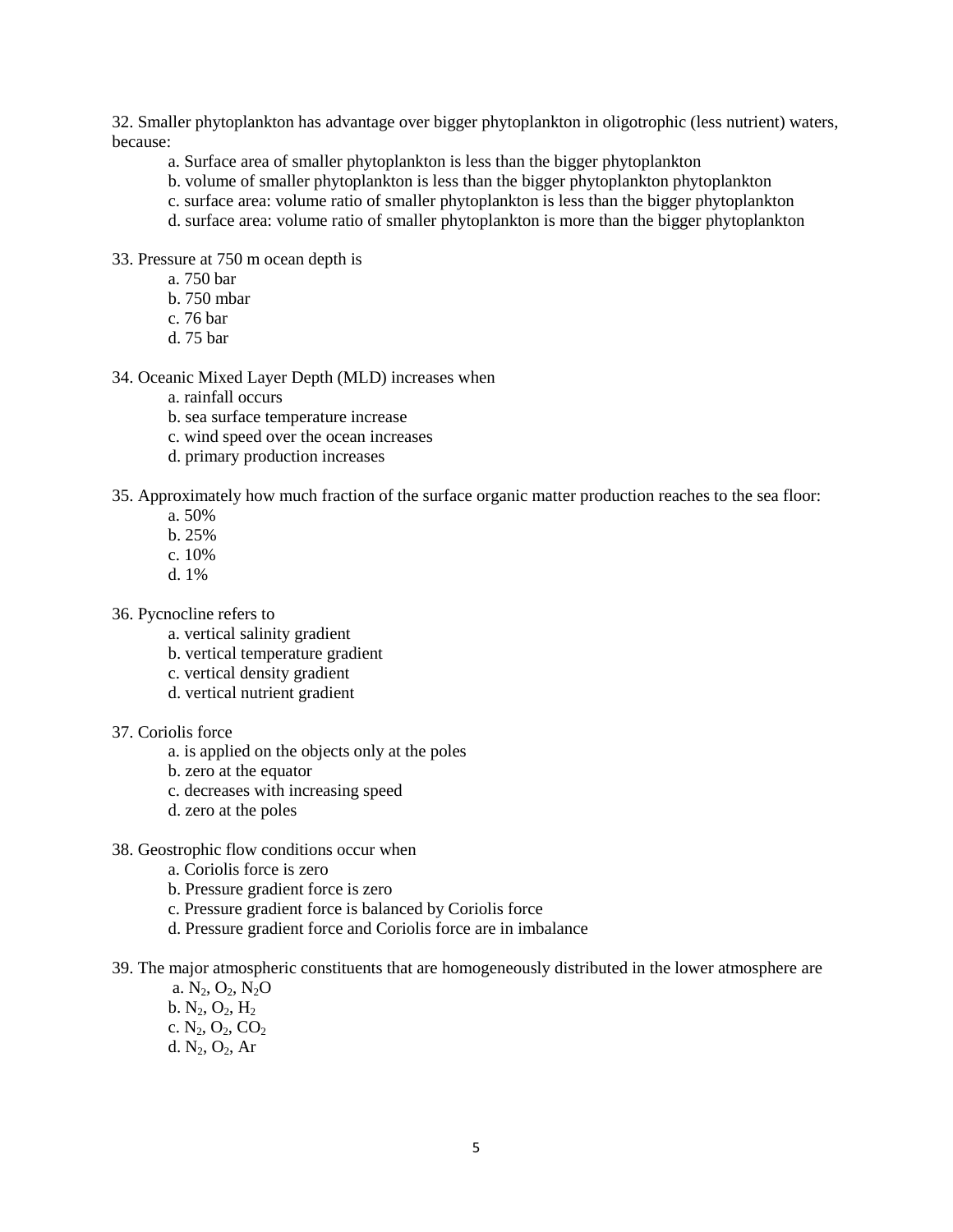- 40. Highest mean annual temperatures is observed
	- a. over the tropics during the summer in respective hemispheres
	- b. near the tropics over the oceans
	- c. at the equator over land
	- d. at the equator over oceans
- 41. Earth's biosphere is protected from cosmic ray bombardment from outer space because it has
	- a. ozone layer in the atmosphere
	- b. greenhouse gases
	- c. thick atmosphere
	- d. magnetic field
- 42. During the glacial times, the average salinity of the ocean
	- a. increased relative to the interglacial stage
	- b. decreased relative to the interglacial stage
	- c. did not change from that in the interglacial stage
	- d. initially decreased then increases
- 43. Inversion layer in the tropical ocean forms during
	- a. summer when low salinity surface water is warmed.
	- b. summer when high salinity surface water is warmed.
	- c. winter when low salinity surface water is cooled.
	- d. winter when high salinity surface water is cooled
- 44. Off Spain in the Atlantic, a distinct water mass can be observed around 1000 m depth in a T-S (temperature-salinity) diagram. This water mass belongs to the
	- a. Mediterranean water
	- b. Antarctic Intermediate water
	- c. Gulf Stream water
	- d. Baltic low salinity water

#### 45. El Nino Southern Oscillation (ENSO) is an

- a. ocean process
- b. atmospheric process
- c. ocean-atmosphere process
- d. ocean-atmosphere-land process
- 46. Earth is a dynamic planet because
	- a. there is water on Earth
	- b. there is life on Earth
	- c. there is heat energy inside the Earth
	- d. the Earth rotates and revolves around the Sun
- 47. Mountain building process generally takes place at
	- a. convergent plate boundary
	- b. divergent plate boundary
	- c. transform faults
	- d. interior of a plate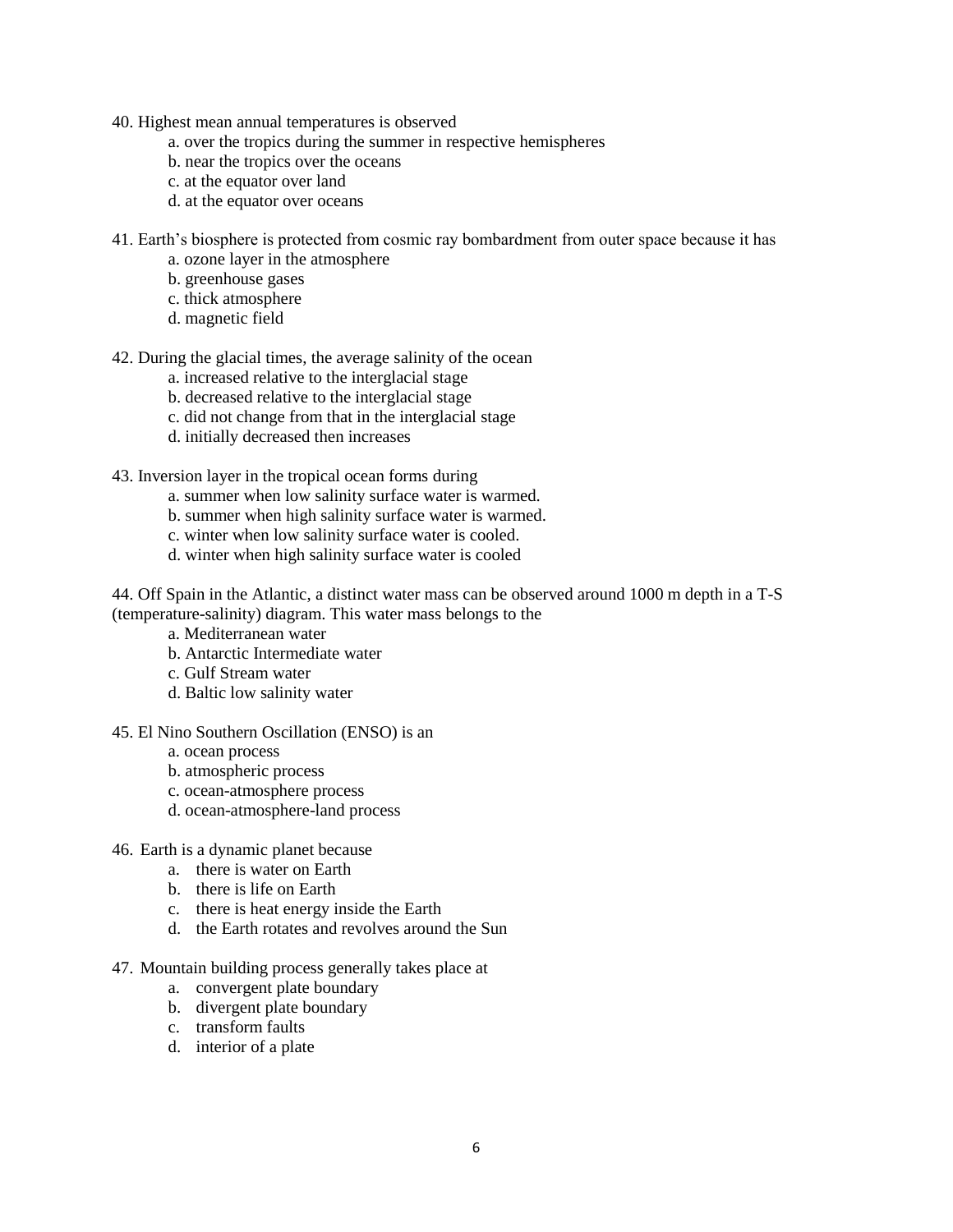- 48. Earthquakes do not originate deeper than 700 km because
	- a. material is liquid at that depth
	- b. there are no rocks at that depth
	- c. material is not brittle at that depth
	- d. because those earthquakes cannot be detected at the surface
- 49. Some volcanoes as in Indonesia are explosive in nature while some as in Hawaii are non-explosive, this is because
	- a. the larger content of volatiles in the subduction zone related volcanoes makes them explosive
	- b. tropical region receives larger heat and humidity making the volcanoes present there explosive
	- c. volcanoes in Indonesia are situated within plate while that in Hawaii are at a plate boundary
	- d. Hawaiian non-explosive volcanoes are submerged below water while Indonesian volcanoes are above water level.
- 50. The demarcation of crust and mantle and mantle and core inside the Earth is generally done based on
	- a. change in temperature
	- b. change in pressure
	- c. change in velocities of seismic waves
	- d. presence of exotic minerals
- 51. Consider the following statements about the Earth's magnetic field:
	- a. It magnetizes the rocks when they are forming and rocks can preserve remnant magnetization for millions of years.
	- b. It reverses periodically and such polarity reversals of Earth's magnetic field have occurred several times during Earth's history.
	- c. It is much like a dipole magnetic field.
	- d. it is due to dense and permanently magnetised material at the center.
		- Which of the above is/are **NOT true**?
		- (a) iii b. i and ii c. iii and iv d. iv
	- 52. It is observed in the field that a limestone is intruded by a dolerite dyke. A volcanic flow overlies the limestone. Which of the following statements is more likely to be true?
		- a. Limestone is chemically precipitated simultaneous to an underwater volcanic eruption that emplaced dolerite dyke and volcanic flow
		- b. Limestone is the oldest rock of the three while the volcanic flow is the youngest**.**
		- c. dolerite dyke and volcanic flow occurred simultaneously prior to the limestone deposition
		- d. Dolerite dyke is the youngest rock while the volcanic flow is the oldest.
	- 53. Elevation of Earth's crust is bimodal on an average- continents being above sea-level and oceanic crust is below sea level. This is because:
		- a. There are mountains on the continents, while there are no such high elevation regions on oceans
		- b. Oceanic crust is denser while the continental crust is lighter
		- c. oceanic crust has depressions caused by meteorite impacts during the early history of the Earth
		- d. oceans are formed by melting of continental glacial
	- 54. The mantle convection is caused by
		- a. Plate movements
		- b. rotation of the Earth
		- c. temperature and density difference
		- d. upwelling of pressurized liquid mantle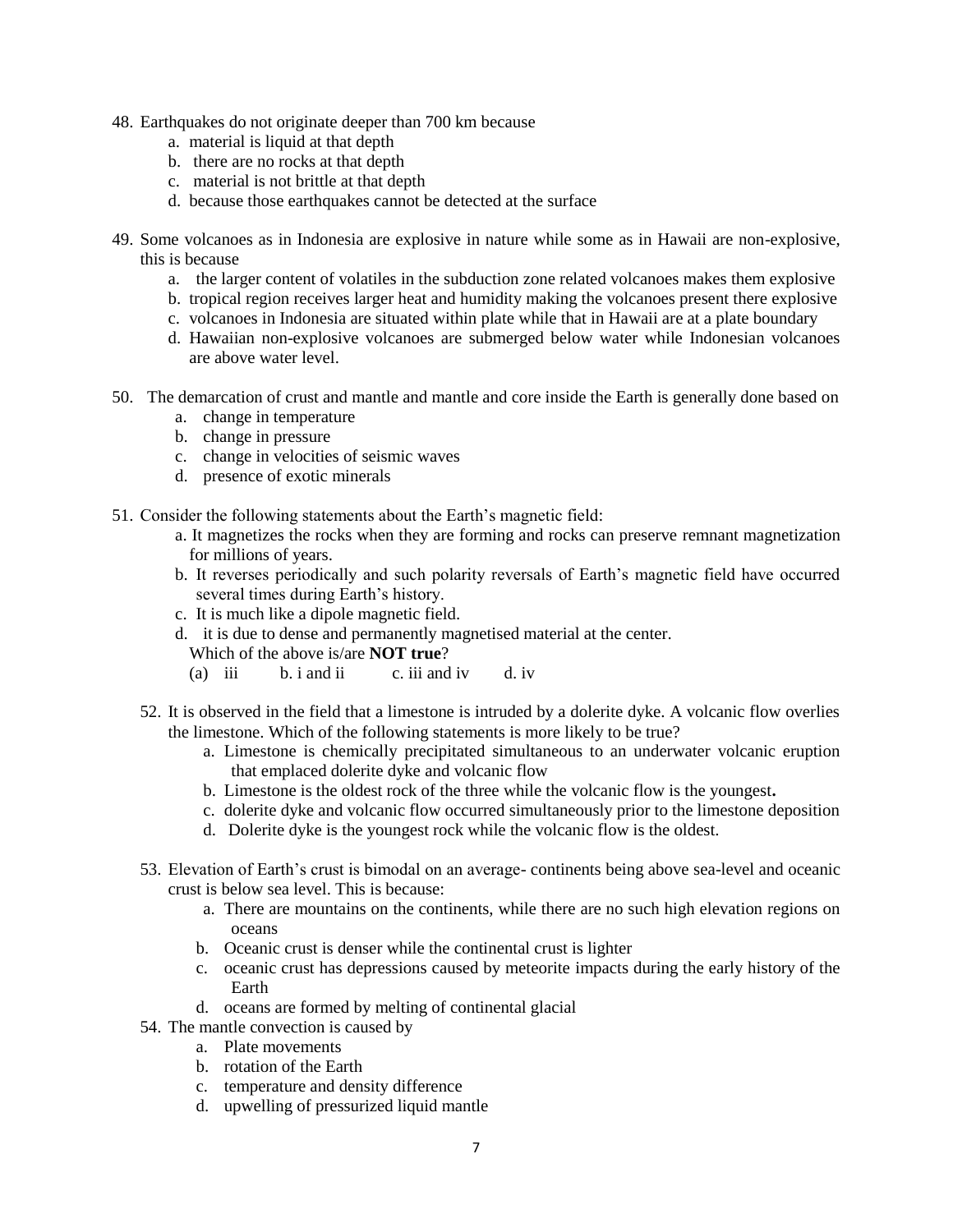- 55. Magmatism takes place at divergent plate boundary because of
	- a. Decompression of mantle below the diverging plates
	- b. percolation of sea-water into the mantle
	- c. frictional heat during divergence of plates
	- d. generation of mantle plume
- 56. Which of the following layers inside the Earth is dominantly liquid?
	- a. Upper mantle
	- b. Lower mantle
	- c. Outer core
	- d. Inner core
- 57. The density of materials inside the Earth
	- a. Increases with increase in depth
	- b. decreases with increase in depth
	- c. is maximum in mantle
	- d. remains unchanged with depth
- 58. A given mass weighs slightly different at pole and equator of the Earth. This is because of
	- a. the combined effect of Earth's oblate shape and its rotation, gravity is slightly more at equator than at pole resulting in higher weight at equator
	- b. the combined effect of Earth's oblate shape and its rotation, gravity is slightly less at equator than at pole resulting in lower weight at equator
	- c. the presence of polar ice of lower density, gravity is less at pole resulting in lower weight at poles
	- d. the convergence of magnetic lines at poles, the weight is measured more at pole.
- 59. Which of the following minerals is not a silicate?
	- a. Quartz
	- b. Corundum
	- c. Garnet
	- d. Feldspar
- 60. Cations such as  $Mg^{2+}$  and Fe<sup>2+</sup> replace each other in certain minerals like olivine and pyroxene. It is possible because of
	- a. change in chemical composition in the surrounding environment of these minerals
	- b. similar charge and size of these cations
	- c. these minerals lack a fixed crystal structure
	- d. larger abundance of these elements in these minerals
- 61. Two different primary igneous rocks undergo metamorphism at same pressure and temperature. Both these rocks, subsequent to metamorphism would have
	- a. Identical mineral assemblage reflecting the metamorphic facies characteristic to that pressure and temperature
	- b. different mineral assemblage because of difference in their bulk chemical composition
	- c. no change in their mineral assemblage but their bulk chemical composition would have changed
	- d. identical bulk composition but different mineral assemblage
- 62. Which of the following minerals is most suited for U-Pb dating?
	- a. Quartz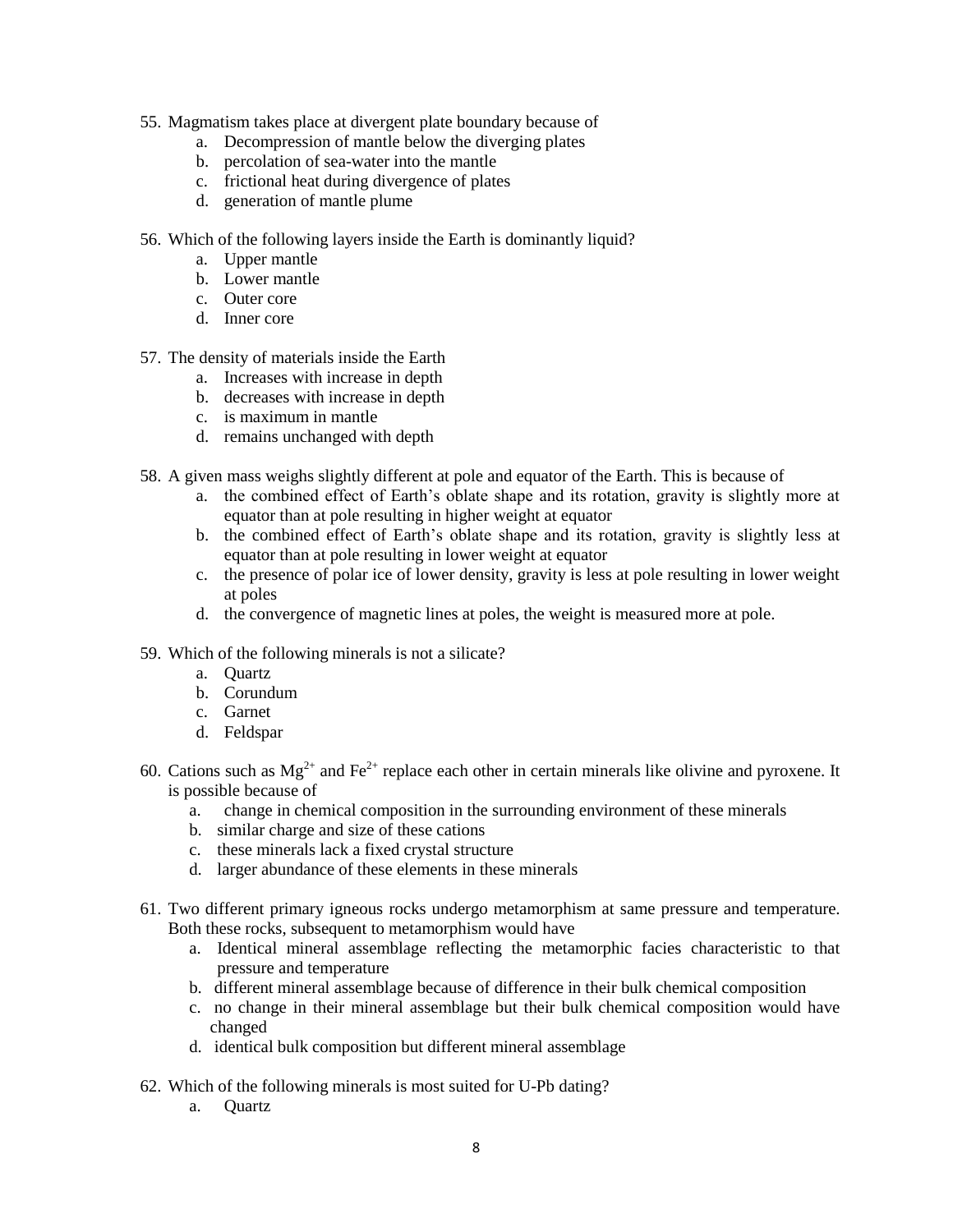- b. Feldspar
- c. Zircon
- d. Topaz

63. Which of the following minerals is a major constituent of marble?

- a. Serpentine
- b. quartz
- c. feldspar
- d. calcite

#### 64. Which of the following is an aluminum ore?

- a. Bauxite
- b. Hematite
- c. Ilmenite
- d. Rutile
- 65. Which of the following mineral is a major constituent of china clay?
	- a. Leucite
	- b. Kaolinite
	- c. Anorthite
	- d. Olivine
- 66. Seasons on Earth occur because of:
	- a. Disproportionate distribution of land mass in northern and southern hemispheres
	- b. Tilt of the Earth's axis of rotation
	- c. Changes in the specific heat of water and land mass and the wind circulation that is a consequence of the changes in the temperature
	- d. Changes in the circulation and transport of greenhouse gases

#### 67. Which is the third most abundant gas in the atmosphere

- a. Nitrogen
- b. Water vapour
- c. Argon
- d. Carbon dioxide
- 68. How many total number of air molecules in one cubic meter of air
	- a.  $2.6 \times 10^{19}$
	- b.  $2.6 \times 10^{21}$
	- c.  $2.6 \times 10^{23}$
	- d.  $2.6 \times 10^{25}$
- 69. What is the average scale height of air
	- a. 8 cm
	- b. 8 m
	- c. 8 km
	- d. 80 km
- 70. Which is the most important natural greenhouse gas in the atmosphere
	- a. Oxygen
	- b. Water vapour
	- c. Carbon dioxide
	- d. Ozone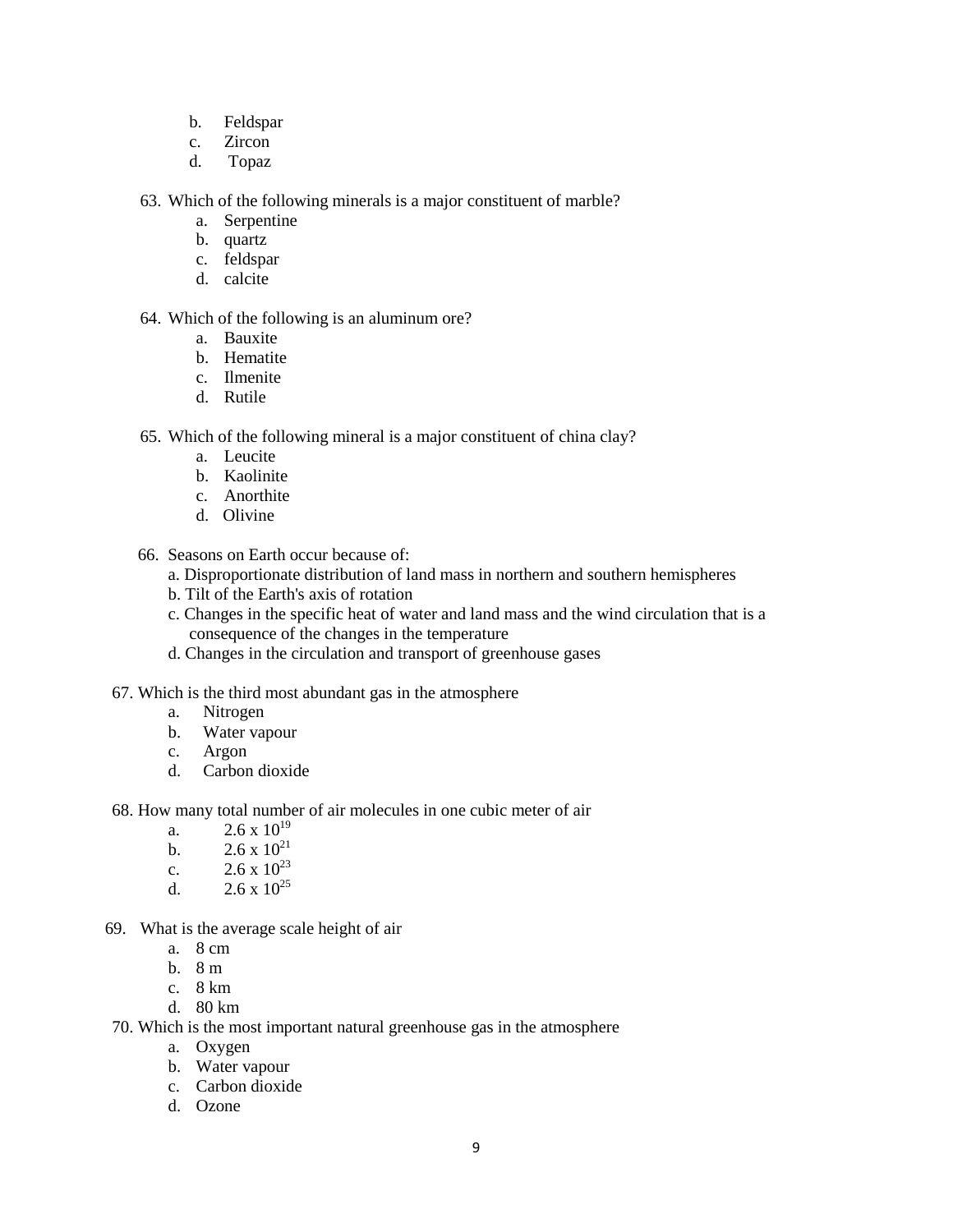#### 71. Scale height is

- a. the height at which the density of the atmosphere decreases by 1/2
- b. the height at which the height of the atmosphere decreases by 1/e
- c. the height at which the pressure of the atmosphere decreases by 1/e
- d. the height at which the density of the atmosphere decreases by 1/e

72. When the scale height of a minor constituent (e.g., ozone, etc.) is equal to the atmospheric scale height then

- a. the constituent is not well mixed and its mixing ratio is constant with altitude
- b. the constituent is well mixed and its mixing ratio is constant with altitude
- c. the constituent is not well mixed and its mixing ratio varies with altitude
- d. the constituent is well mixed and its mixing ratio varies with altitude
- 73. The residence time of aerosols increases as a function of altitude. This statement
	- a. is true for all types of aerosols
	- b. is false for all types of aerosols
	- c. is true for sulfate aerosols only
	- d. is false for carbonaceous aerosols only
- 74. The heterosphere is so called because of
	- a. varying chemical composition of atmospheric gases in that region
	- b. constant chemical composition of atmospheric gases in that region
	- c. varying chemical composition of only atmospheric trace gases in that region
	- d. constant chemical composition of only atmospheric trace gases in that region
- 75. Almost all of the Earth's atmosphere lies in a layer thinner than
	- a. 10 percent of the radius of the Earth
	- b. 5 percent of the radius of the Earth
	- c. 1 percent of the radius of the Earth
	- d. 25 percent of the radius of the Earth
- 76. Ozone in the troposphere is called as
	- a. good ozone as it absorbs harmful ultraviolet radiation
	- b. bad ozone as it causes harmful effects in the atmosphere
	- c. good ozone as it reduces pollution
	- d. good ozone as it reduces global warming
- 77. Geopotential height is
	- a. nearly identical to height in the heterosphere
	- b. nearly identical to height in the homosphere
	- c. nearly identical to height in homosphere and heterosphere
	- d. nearly identical to height in the tropics
- 78. The peak wavelength at which Sun radiates emission is
	- a. 0.48 µm
	- b. 0.68 µm
	- c. 10.0 µm
	- d. 1.0 µm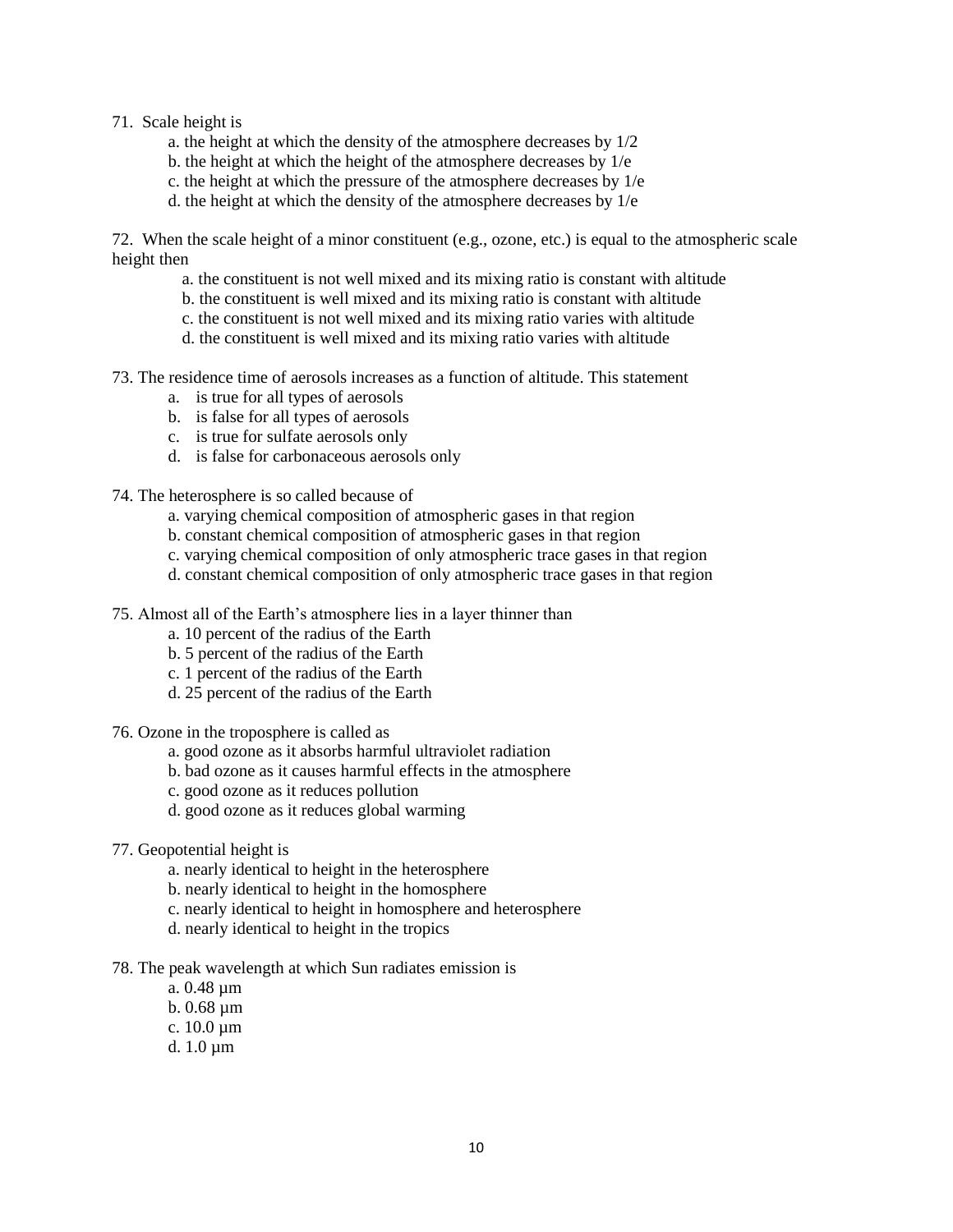- 79. Mercury in a barometer should raise to what height to balance an atmospheric pressure of 1000 mbar (density of mercury is  $13558 \text{ km m}^{-3}$ )?
	- a. 0.71 m
	- b. 0.95 m
	- c. 8 km
	- d. 10 m

80. 50% of the atmosphere lies below an altitude of

- a. 100 km
- b. 48 km
- c. 18 km
- d. 5.5 km

81. The density of dry air at 300K and 1010 mbar is  $(R<sup>3</sup>$ , the gas constant, is 2.8704 m<sup>3</sup> kg<sup>-1</sup> K<sup>-1</sup>)

- a.  $1.5 \text{ kg m}^{-3}$
- b.  $1.0 \text{ kg m}^{-3}$
- c.  $1.2 \text{ kg m}^{-3}$
- d.  $100 \text{ kg m}^{-3}$

82. The partial pressure of water vapour is 10 mbar and the temperature is  $20^{\circ}$ C (saturated vapour pressure of water is 25 mbar), what is the relative humidity?

- a. 100% b. 50% c. 40%
- d. 20%
- 83. If the observed temperature cools 15K between the ground and 3 km above the ground, the environmental lapse rate will be
	- a. less than the dry adiabatic lapse rate
	- b. higher than dry adiabatic lapse rate
	- c. same as the dry adiabatic lapse rate
	- d. negative of the dry adiabatic lapse rate
- 84. The energy contained in the violet spectrum is …….. the energy contained in the green spectrum.
	- a. smaller than
	- b. larger than
	- c. equal to
	- d. 100 times more
- 85. Temperature in the stratosphere is higher
	- a. air at stratospheric altitudes is more dense
	- b. because of ozone absorption
	- c. because of water vapour absorption
	- d. because of more solar radiation
- 86. The energy for sun comes from
	- a. Nuclear fission
	- b. Nuclear fusion
	- c. chemical reactions
	- d. Burning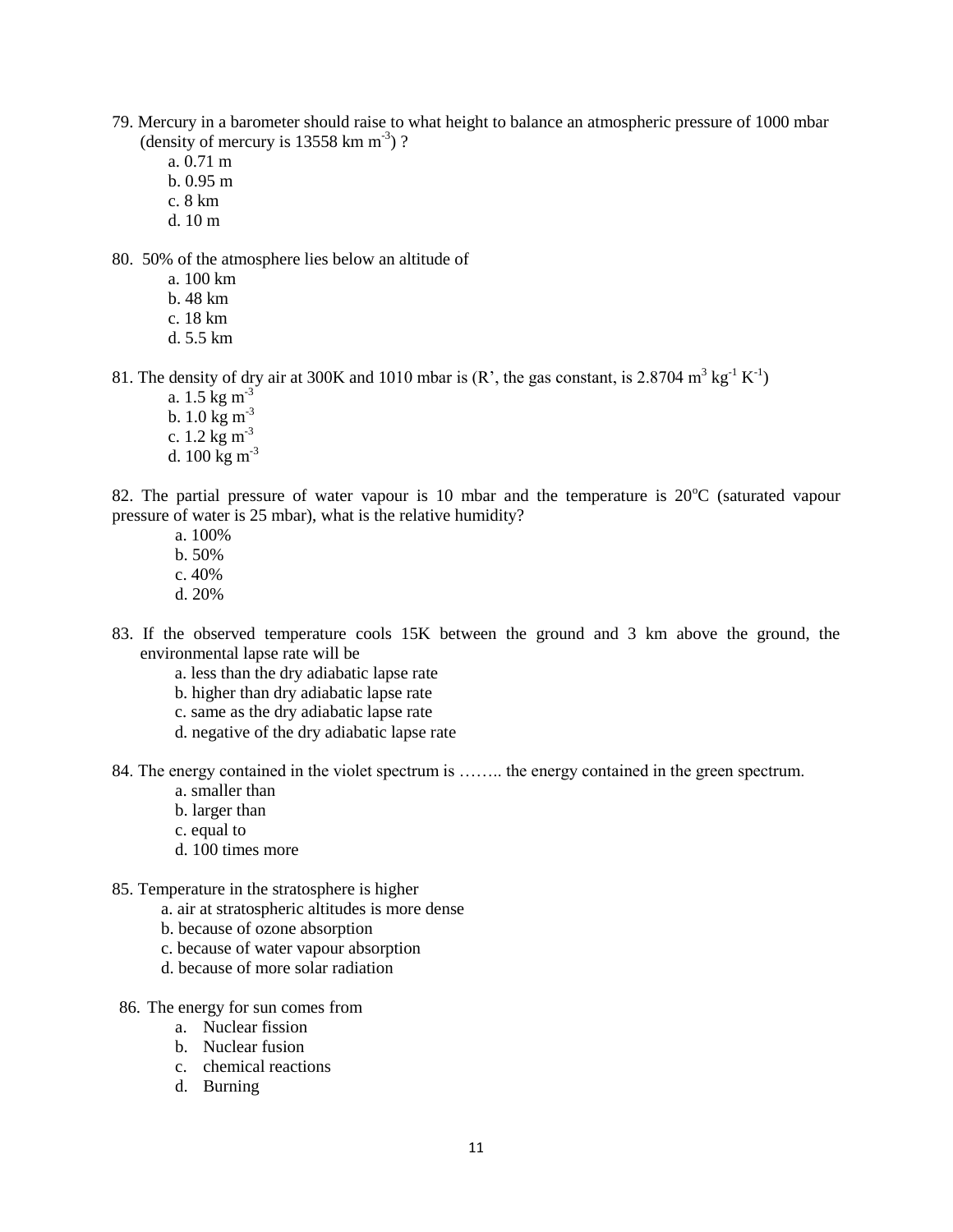- 87. Age of the solar system is about
	- a. 4.5 million years
	- b. 4.5 billion years
	- c. 450 million years
	- d. 450 thousand years
- 88. Stars have different colours because
	- a. They have different temperature
	- b. They are at different distances
	- c. The interstellar medium changes their colour
	- d. They belong to different regions of the galaxy
- 89. Our galaxy is called
	- a. Andromeda Galaxy
	- b. M31 Galaxy
	- c. W25 Galaxy
	- d. Milky Way galaxy

#### 90. How many times bigger than the Earth is the Sun?

- a. 100,000 times
- b. 10,000 times
- c. 300,000 times
- d. 500,000 times

#### 91. The nearest star to earth is

- a. Series
- b. Polaris
- c. Proxima Centauri
- d. Orion
- 92. The biggest planet in the solar system is
	- a. Jupiter
	- b. Uranus
	- c. Saturn
	- d. Earth
- 93. One light year is about
	- a.  $10^{16}$  km
	- b.  $10^{13}$  km
	- c.  $10^{10}$  km
	- d.  $10^7$  km
- 94. At its closest, which is the planet closest to Earth
	- a. Venus
	- b. Mercury
	- c. Mars
	- d. Jupiter
- 95. In size, which planet is most similar to Earth?
	- a. Mars
	- b. Pluto